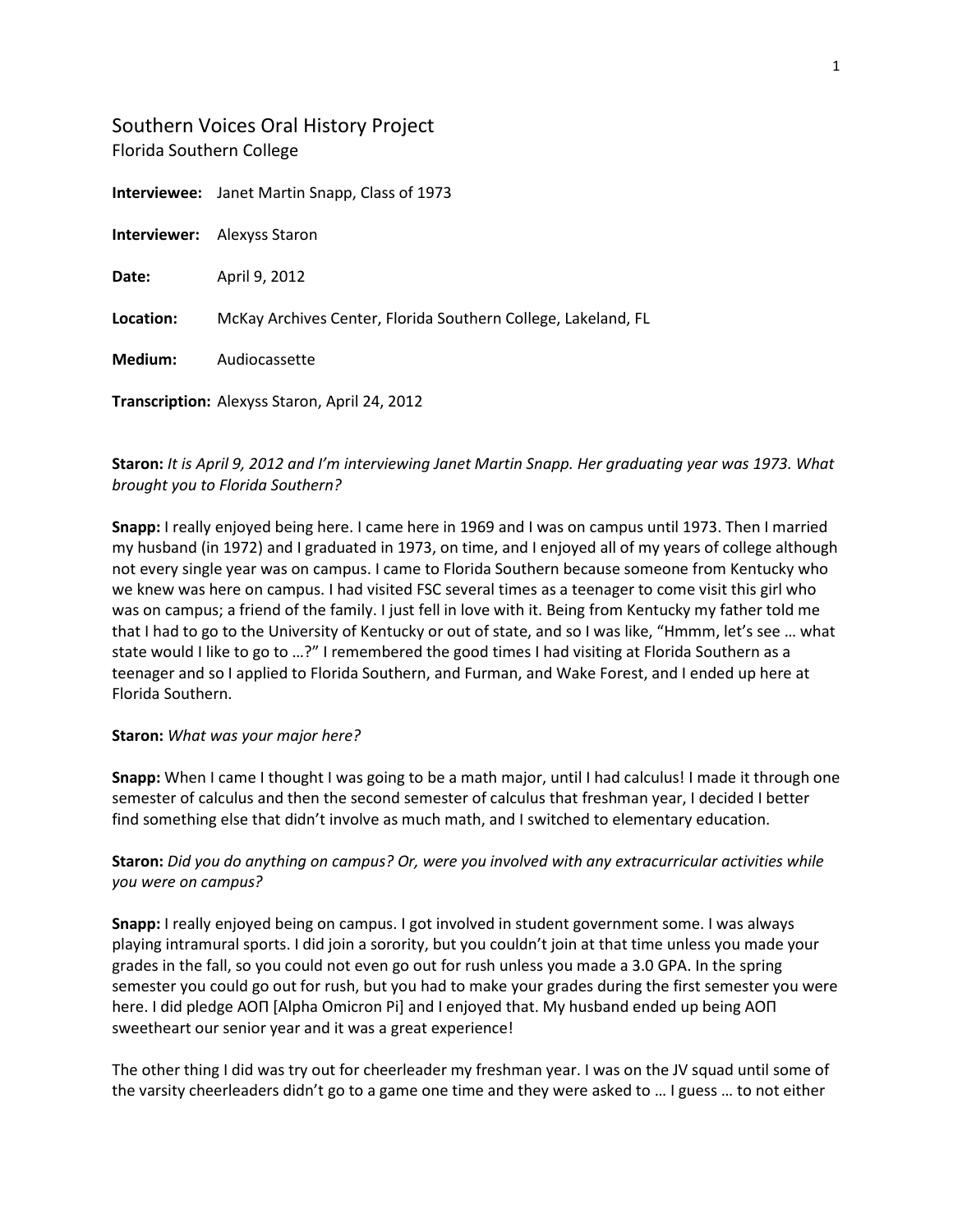be on the squad or they quit; and so they needed to move some of the JV cheerleaders up to the varsity cheerleading squad. The cheerleading coach, who is Mrs. Kathy Benn now, is still on campus, and I see her all the time. What a small world to run into her and know that 39 years ago, she was my cheerleading coach! That's really a fun experience.

I really was pretty busy on campus, going from activity to activity. But I did find time to study! I did fine.

**Staron:** *Going back to AOΠ; now we have a fall rush. You didn't have that? You had to wait till spring?*

**Snapp:** If they had fall rush it was for transfer students, someone who came in older than a freshman. Freshmen could not go out for rush until the spring.

## **Staron:** [inaudible]

**Snapp:** Right, right. That's something that's different.

## **Staron:** *What is your husband's name?*

**Snapp:** He's John Philip Snapp and he was a Theta Chi. He was a baseball pitcher for the baseball team here. He was on one of the first teams that went to the nationals, and came back with the big trophy from when they first started being in the top echelon of all the teams in the nation for Division II. So he was a part of that, but he injured his elbow and didn't get to play past the middle of his sophomore year. But he definitely enjoyed doing that. He's two years older than I am, and he graduated at Christmas of 1971, so he was finished then.

I'll tell you something interesting about him and all the guys on campus. The Vietnam War was going on, so all of the guys on campus on Wednesday wore ROTC uniforms; everybody. The boots, the camouflage outfits, everything. And they had drills on Wednesday afternoons on the current soccer field and all of them were preparing to be officers in the Army, following graduation. I'm sure a lot of them did go serve, but by the time his four years at college was completed, the Vietnam War was ending. A lot of the guys who were with him did not have to go to serve in Vietnam, but all of them left here and went to whatever branch of the Army they had gotten into.

His branch was artillery. We were married in February of 1972 and we went together to Fort Sill, Oklahoma and were there three months so that he could attend officer training school. Then we came back to Lakeland so that I could finish school. When I came back I was in summer school, and then I interned, and then I finished my classes. That senior year was the year that I was actually married and graduated as Janet Martin Snapp.

### **Staron:** *Is he still in the military?*

**Snapp:** He did owe them seven years of reserves, so one weekend a month he took care of that duty that he owed them for the ROTC scholarship that he was on. But he never has served after that. I don't even think he got to first lieutenant; I think he would have had to have served a little longer than that. I think he was finished with his term of duty probably around 1979 or '80.

**Staron:** *Did you have any children?*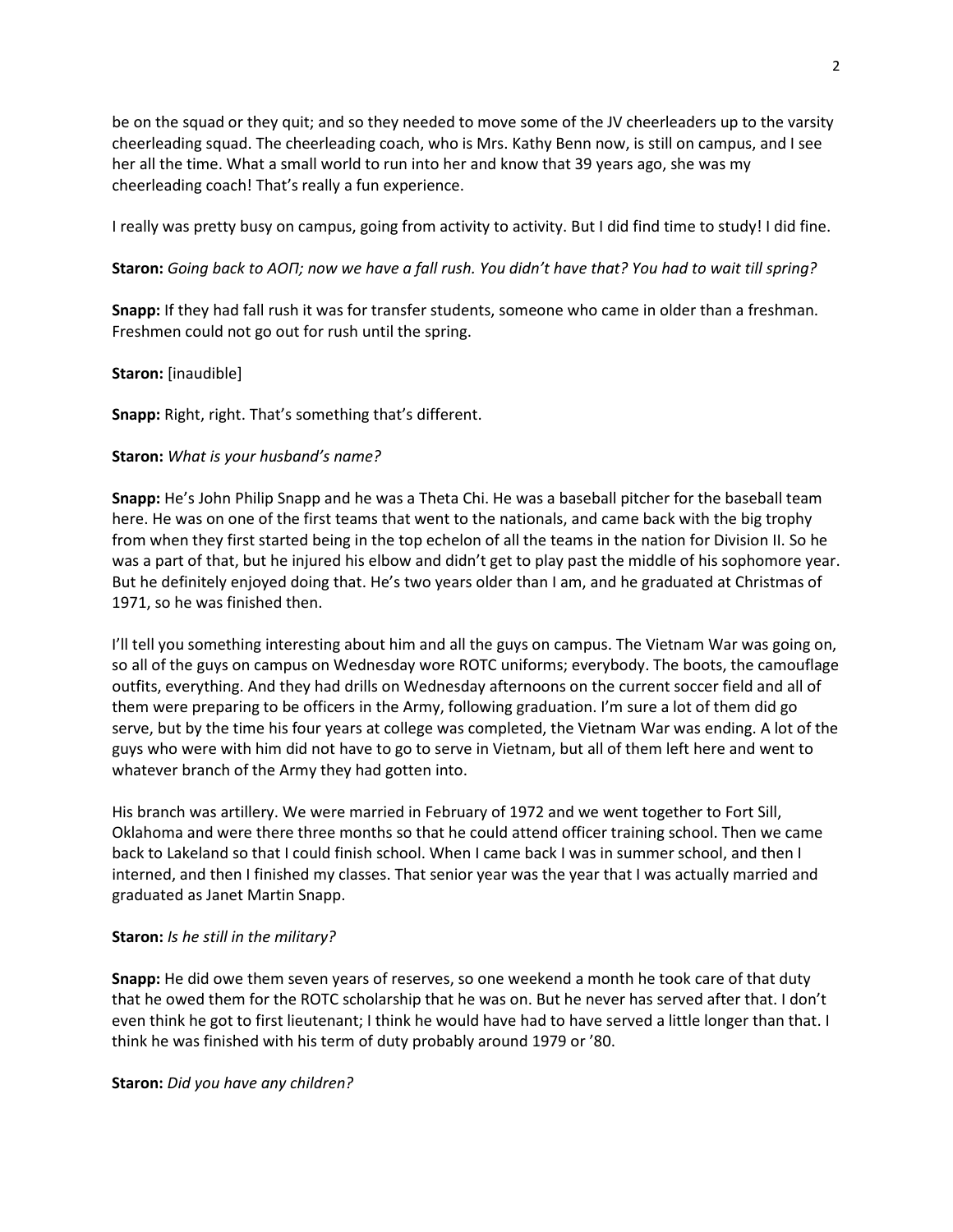3

**Snapp:** We do, we have two boys. One was born in 1980 and one was born in 1983. The younger son went to Florida State and he's finished and is a technology major and works for Publix Corporation. My older son is going to be a transfer junior next fall, in some kind of biology or environmental degree, so we will get one Florida Southern graduate, we hope, out of one of the boys. I'm real happy about that.

## **Staron:** *What was a typical day like, here at Florida Southern, back then?*

**Snapp:** The classes my freshman year were very interesting. The first semester I was here, we took classes on Monday, Wednesday, Friday and other classes on Tuesday, Thursday, Saturday. I tell people that and they are like, "That can't be," and I say, "It is!" We had Tuesday, Thursday, Saturday classes. They were all the same length, so at that time they had not figured out how to make Tuesday/Thursday classes longer so that the amount of time was the same. Now the second semester I was here it did change.

I remember having to wear dresses to Sunday lunch, and the guys had to wear a tie. I remember that we didn't wear shorts a lot to class back then. The guys who were in fraternities would wear a tie on their pledge day or when they were pledges … I don't know if that's still true.

## **Staron:** *It's still formal wear every Monday, if I am right.*

**Snapp:** On Mondays, okay. Well that was true then, too, so those of us in sororities and fraternities were kind of dressed up, or if you were a pledge, you had to wear that tie a lot for the guys, I remember that. I remember stealing things, like their brick; they had to carry a brick around or, the Theta Chis carried around a brick and the Pikes carried a cane.

### **Staron:** *They still do, carry the cane.*

**Snapp:** If you took a cane, they had to come to the sorority house and sing to get it back. That was fun times to enjoy doing those kinds of pranks on each other.

We also had "candle lights" at night, and they would call everybody down to the lobby and they would pass a candle around. When a person had something to announce, like an engagement or a penned or something like that, then you blew out the candle, and it surprised everybody and everybody was so happy for that person. As the candle went around the circle you were wondering, "Who is it that's going to blow it out?" That's a happy memory I have.

I remember being in class, then going to cheerleading practice, going to intramurals, going to dinner, going to the library, going out for pizza or something after that. So it was a busy, fun day. A lot of times when I tell people about the hours at the dorms they don't believe that either. My freshman year I had to be in the dorm at 9:00 at night.

### **Staron:** *Are you kidding??*

**Snapp:** There were no guys allowed upstairs at all.

**Staron:** *Oh … my goodness!!*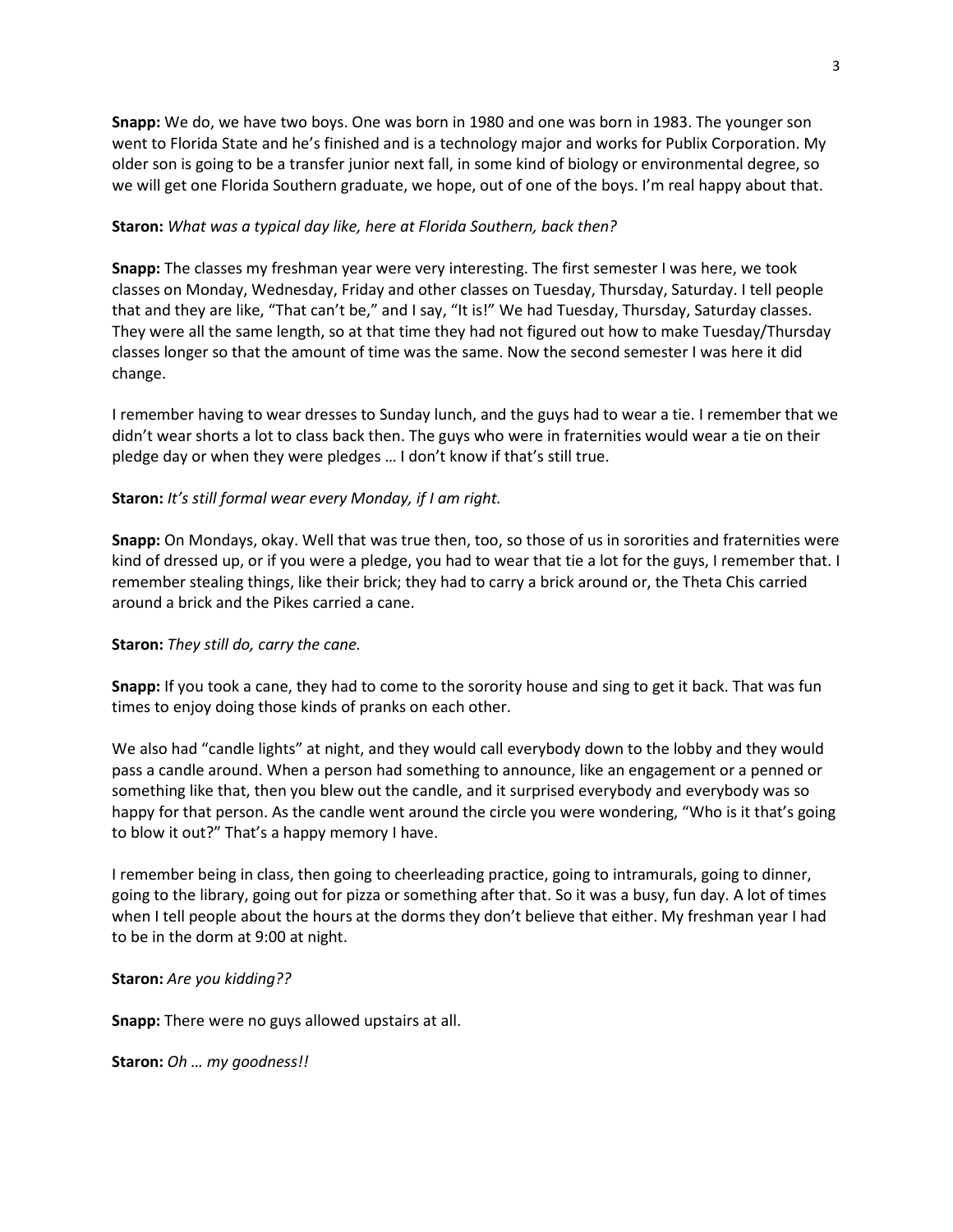**Snapp:** There was this big rack of cards that if you were going out, you had to sign out to say where you were going and who you were with. Now if you made your grades, which I did, I got to go out for rush in the spring, you got to stay out till 10:00 during the week, because you had proved yourself that you could make good grades. On the weekends, the curfew was 10:00, and then if you had good grades you could stay out 'til 11:00. It was an incentive to make good grades, so that you could have better hours!

Classes for me were in Edge Hall, which looks very much the same today as it did then. When I was a student, we set up the preschool that's down underneath in the basement. We were planning that preschool while I was a student, and it probably opened either my senior year when I wasn't on campus, or the next year. So the preschool's been in the basement of Edge Hall for a very long time. It was really fun to set it up and see how the different centers worked and involve the education majors.

**Staron:** *Now as I was looking through the yearbook I noticed that the buildings for fraternities and sororities were different. They were where Nicholas and Wesley are now, and now they are towards the back of the property towards the Roberts Academy area.*

**Snapp:** Right. I currently teach at the Roberts Academy, and so it's a very unique situation to be back on campus, and to be able to walk around with our students and learn about the campus and all.

But at the lake, there were seven buildings that were all attached by a single roof across the front, almost like a porch/awning type thing all the way across, so each sorority had their own lobby they could decorate and then you had upstairs bedrooms and two to a room, usually, and a room mother was there. She was the one who was kind of in charge of the houseful of girls.

If you look around campus, there was nothing beside the Branscomb Auditorium. The business building was not there at all, that gray and black and white one that's up there. There was nothing across the road like the nursing or humanities buildings. None of those buildings were there. In the middle of campus where all the covered promenades are now, there were a lot of citrus trees, because the citrus department used those trees for classes, doing grafting and research. Edge Hall was there.

I was in Joseph-Reynolds, on the third floor. Guys were allowed in the lobby, but not upstairs, like I said. The upstairs, where it's screened in now, was open, so girls could actually suntan and read a book or whatever you wanted to do up on those white shelves that are up there below the screening. So the screening goes from the roof down to these white …

### **Staron:** *The columns?*

**Snapp:** Yes, where the columns ended … right, the short walls that are white, we could actually sit out there and talk and just visit and all that. We still had suites. I think all the insides of those dorms upstairs look very much the same. In the suites there were always cards going on, there was always popcorn, there was always music. We didn't have TV's in our rooms, and there were no computers then. The only phones were one on each wing. Imagine that! On Joseph-Reynolds on one floor there would only be three phones.

### **Staron:** *We already have a problem sharing bathrooms … three phones?? Oh, my goodness!*

**Snapp:** There was an intercom of some kind so they could let you know that you had a guest in the lobby. Someone at the desk downstairs would page up and say, "Janet, you have a visitor in the lobby."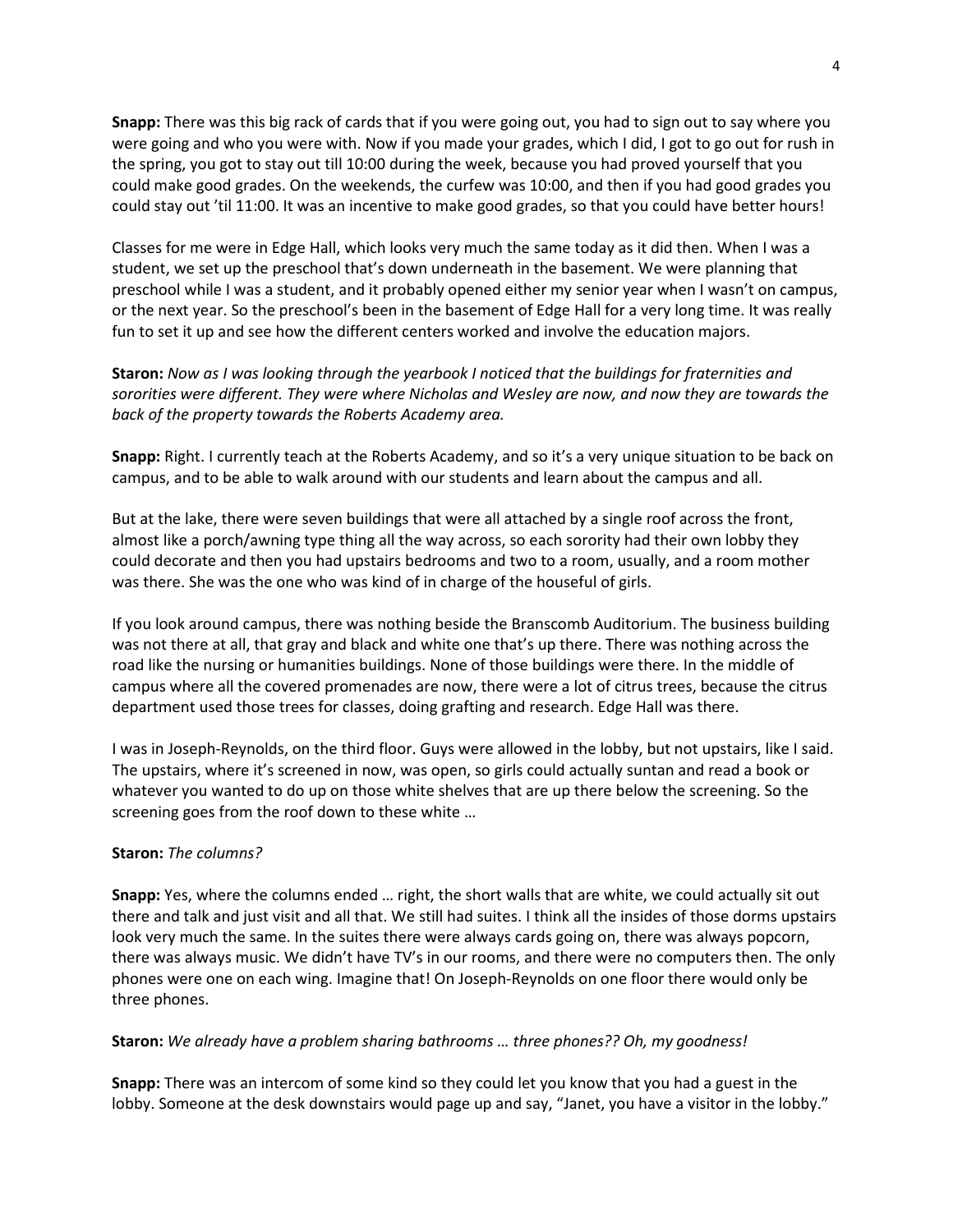That would let me know that someone had come to see me. I didn't know whether it was a girl or a guy, but I figured it was a guy because girls could come up. Does that help you with what the campus looked like?

#### **Staron:** *It's a lot different now, than it was back then.*

**Snapp:** Oh, it's just … really … much more beautiful now for all you students.

#### **Staron:** *Were there any places you would meet, eat, like under-cafe? Did they have any other places?*

**Snapp:** We actually did, we called it "The Sub", I think, and we would go down there and get salads and things. The cafeteria honestly looks very much just like it did. The back room was sororities and fraternities. They sat back there. They had certain tables that were theirs.

#### **Staron:** *So you separated the normal student population …*

**Snapp:** We always had guests at the tables and stuff but there were certain tables and certain places that were assigned; kind of where your group just always had meals together. I think some of the fraternities were out in the big room, and my husband told me that was so they could check out the girls that came through the line! I said that doesn't surprise me; that was probably true!

## **Staron:** *That's probably why, in the cafeteria, towards the drinks, there are two long tables where a lot of the fraternities sit!*

**Snapp:** Ah huh, see? Now you know. They're checking out the girls! That's been a tradition. There also was a wall across the road from the lunchroom. There was a low white wall there, and that was called Zeta Chi wall, and when people would come out of dinner, there were always guys sitting there, that you had to walk past to get to the sorority houses. There was no Willis Gardens, no Wellness Center … the pool was there, but it wasn't the pool that's there now. It was a much smaller pool.

### **Staron:** *The pool was in the same general area?*

**Snapp:** Yes. It was more in the area where the lanes are, where you swim in the lanes? It was more at that end, not the part towards the lake.

#### **Staron:** *It was where a lot of people play basketball?*

**Snapp:** Right. So where people swim the laps was more where it was, at that end.

#### **Staron:** *Did you have a swim team back then?*

**Snapp:** I don't remember that there was a swim team. There weren't a whole lot of sports. There was basketball, soccer–because we cheered for that—and there was baseball. There was no softball. I don't remember volleyball, other than intramurals. There was crew on the lake, and I think the college still owns the crew sculls. They're about 20 feet long and it took a team of people rowing and a coxswain, and crew would go across Lake Hollingsworth and you can imagine how pretty that was. Teams would come here to compete with us. It really was a neat sport. Not that many people did it, of course, but it was something that was available. But women weren't in sports, other than cheering and intramurals.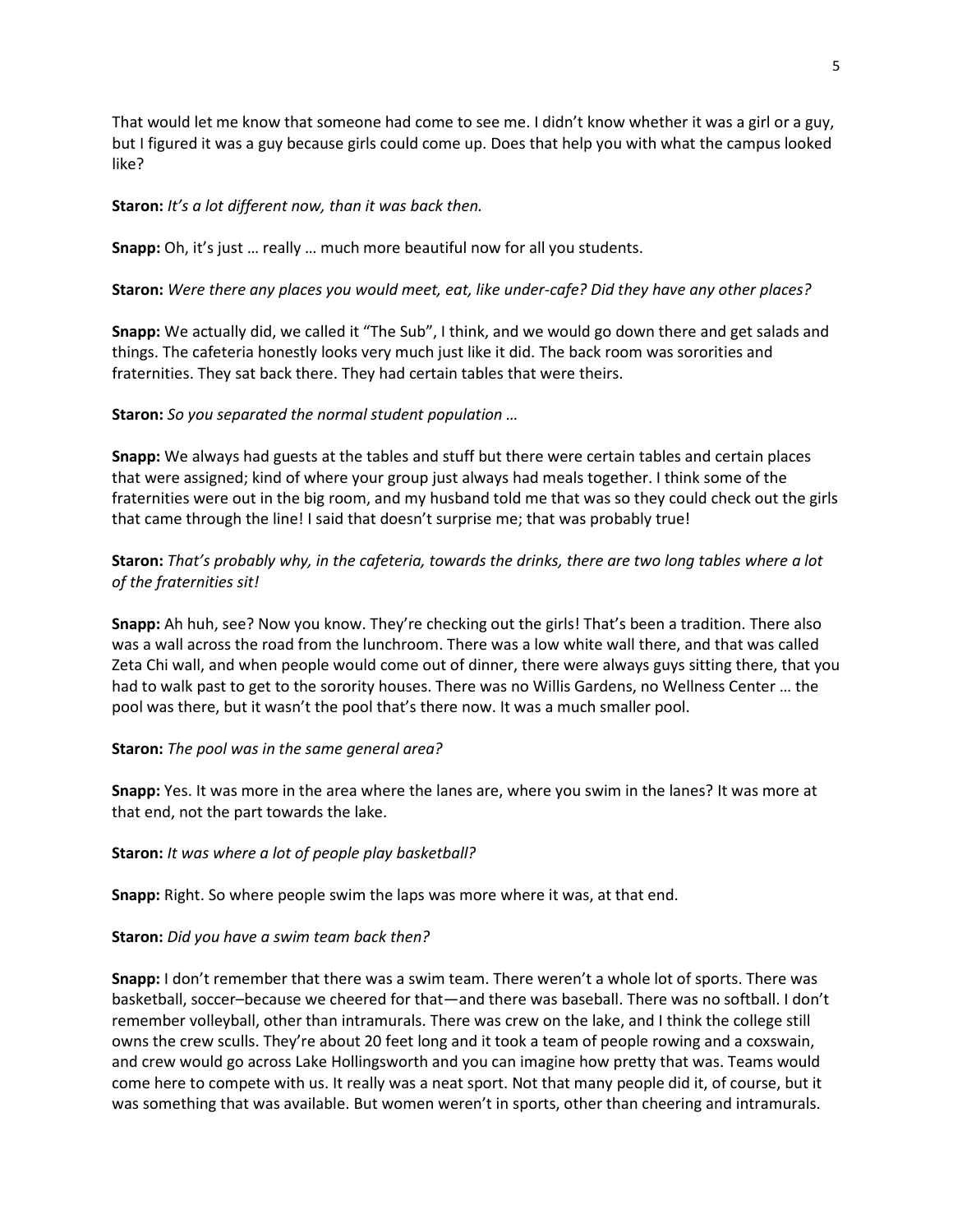## **Staron:** *Were there any water sports, like skiing?*

**Snapp:** The lake was there, but honestly I don't remember that anyone skied. I know Coach Benn, Kathy Benn, who's here now, could give you a really good history of how women's sports began, because she was one of the people who was very active in doing that.

## **Staron:** *Are there any additional thoughts about school or anything else you did here you'd like to share?*

**Snapp:** One of the interesting things was when my husband and I went on a date, we would go park and kiss and all that [laughs], and you parked facing the water. There were no curbs, no anything. You just pulled off of Lake Hollingsworth like … over in the Sump area and also on around from the college. You could just sit there and park and watch the lake and just sit and talk, or … you know … whatever you wanted to do … [laughs].

## **Staron:** *Was that the place where everybody went? Was it like the "hangout?"*

**Snapp:** It was a place where you could go on a date and … be by yourself. So there wasn't a movie to watch or anything like that [laughs] it was just … a quiet place to go. I think one of his fraternity brothers one time didn't put the car in reverse and touched the gas pedal and went down IN the water and all the guys had to come pull the car out!! That's a Theta Chi story that somebody could tell! Not me! But we had a good time.

When I arrived at Southern, you know, you came by car. Airplanes in the early '70's or late '60's … you know, it wasn't real common to fly.

## **Staron:** *Was it expensive to fly?*

**Snapp:** I guess so. I just never had flown a whole lot. Now once I was here, I flew home for Christmas and Thanksgiving and all that. So I guess it was depending on what your family had exposed you to, as to whether or not you had had a lot of that. But we would all get in a taxi … three or four girls from the dorm would get in a taxi … and we would go to the store together and split the price of the taxi. Hardly anybody had a car. Just some guys had cars, and it was nice when they would take you or whatever. One of the interesting things was how I met my husband. I am a Kentucky sports fan and my parents sent me tickets for the Kentucky football game which was in Tampa, and they were playing Florida; the University of Florida would play Kentucky over in Tampa. I didn't have any way to get there but I had the tickets, and my husband had a car on campus, and that's how we met. I asked him if he wanted to go to the game and he said yes, and I said, "Well, I've got the tickets, if you've got the car!" So that's how one of our first dates came about.

## **Staron:** *Awwww!*

**Snapp:** That just shows you how times have changed over the years. Nice happy memories.

**Staron:** *Was there anything in downtown Lakeland, any places to eat or movie theaters …*

**Snapp:** We would walk over to South Florida and eat at the Reesecliff, it's about three blocks, where the nursing building is, if you go straight to South Florida. That was a common thing that people would walk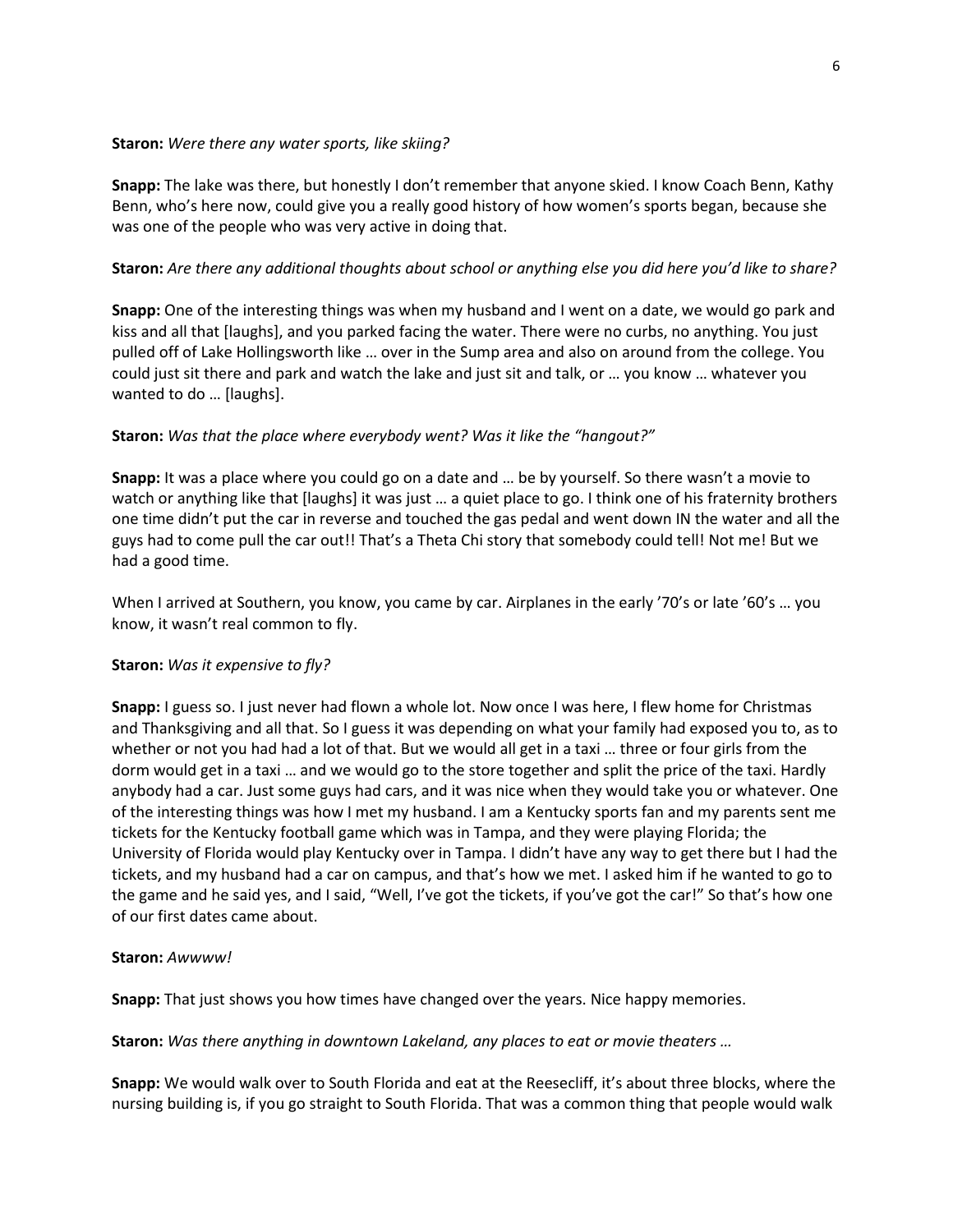over there. You would go to the Publix shopping center that was under the arch, South Florida, or you would go down to Memorial Boulevard and that's where there was a Sears and it's where a big government building is now—they're using it for a government building, and there was a Publix there. Shopping was there, jewelry was there, beauty salons were there; so that's why four or five of us girls would get in a cab and split it, it was about a dollar apiece, to go down there. Then you'd call them and come back. It was probably a good mile walk if we had walked all the way down there. But that's where you would go and stock up on shampoo and all that stuff. The bookstore was still there, the mailboxes are in just about the same places. There were bathrooms down there, they are still the same. Now where you have the little shop-and-go type place, what's it called? The little Moc Mart? Yeah, we didn't have that. But we did have that little place you could go get French fries and a hamburger, stuff like that, but it was on your money, it wasn't on your food money.

#### **Staron:** *No swipe cards?*

**Snapp:** No swipe cards, and you could eat all you wanted at the cafeteria but you couldn't take anything out.

### **Staron:** *Well you can find ways to do that.*

**Snapp:** Guys in sports really had to eat well and then if they missed the ball game [?] they were paid food money to get something on their way back to campus or something.

I just have nothing but happy memories about it. I'm so glad I went here and I'm so glad that I have the opportunity to work here on campus and work for Florida Southern College, by being at the Roberts Academy. The Roberts Academy was opened two falls ago. I'm now talking to you in April of 2012, so it would have opened in the fall of 2010. I was a retired schoolteacher and the school opened with 23 students for children with dyslexia, and now we are at 65 students our second year. Hal and Margie Roberts donated something like 3.5 million dollars to make sure the school got started and got under reconstruction, and the building we are using was the United Methodist Conference Building for the entire state of Florida. They [the United Methodists] have now moved to a new location on Lake Wire downtown.

I honestly don't remember going to downtown Lakeland a whole lot. I think there was a Maas Brothers and there was a Penny's downtown, but I really didn't learn about those until after I was married. Whatever we needed we bought at home and brought with us, or if we needed to go down to a shopping center it was just for things you'd need; deodorant, toothpaste, hairspray, haircuts, and things like that.

## **Staron:** *Now for the Roberts Academy, were there a lot of elementary education majors that work over there, did they become teachers?*

**Snapp:** That is one of the neatest things about the Roberts Academy is that students come over there and donate their time, because a class requires them to be there to help with reading. They come over and help us with the students. No teacher can have more than 12 students, and these are students who have been in public school, most of them, and are having difficulty with reading and with keeping up and their parents want to try something new. It has been extremely successful. We just love on the kids, they feel that love, they feel like they can try again, they're willing to give a good effort and they are being successful again. It's like giving them a whole new chance to start over; it's like a do-over. And I'm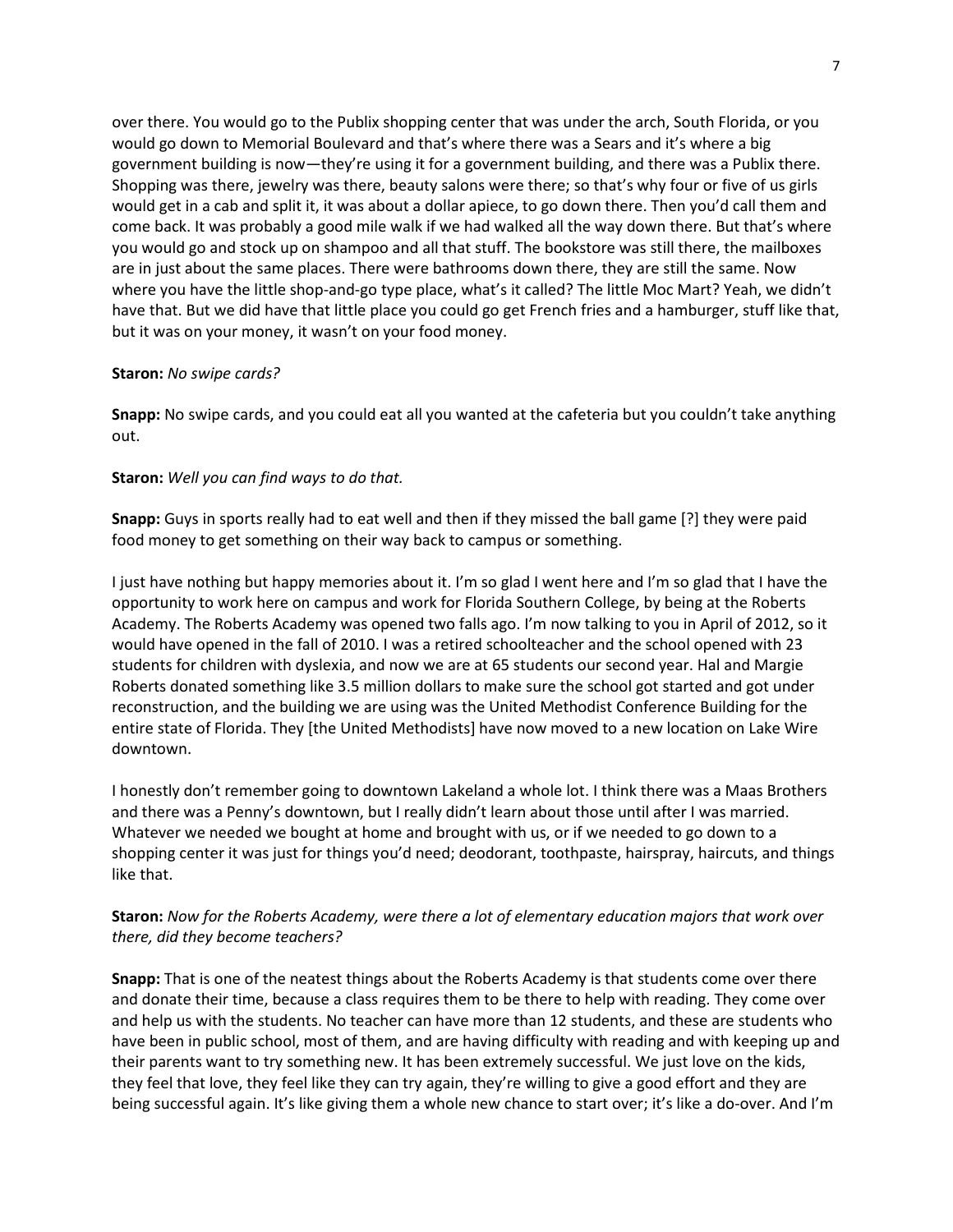just so thrilled to be a part of it. It's just something I never dreamed I would do. We're trained in a method of teaching them called Orton-Gillingham, and it's been a national program that has worked and been successful, it's just not talked about or advertised a lot. We've actually got someone who's training all of the teachers, and it's almost like getting another masters degree. I already have two masters degrees, so I feel like I am just ready to learn, you know, like getting a whole other study of doing it. There were three teachers the first year we opened. I had first and second grades, someone did third and someone did fourth. This year we have seven teachers, and next year for sure we are going to have eight, maybe nine. We have grown.

## **Staron:** *You've grown quite fast!*

**Snapp:** We really have. Word of mouth has really spread and five more classrooms will be constructed this summer, in the second floor of the [former] United Methodist Conference Building. It's now called the Roberts Academy. It's really been a privilege and I can't think of anything I'd rather be doing at this time in my life. I'm thrilled to be an employee of Florida Southern College, as well as giving back to kids who need it. It's really special.

**Staron:** *It's nice that they have Roberts Academy. It's nice that they do that for the kids.*

**Snapp:** Yes it is. We're the only school that's a full-time school for dyslexia in the entire state of Florida.

**Staron:** *That would have been nice, for me!*

**Snapp:** You've admitted to me that you have dyslexia. And it's a struggle.

**Staron:** *Yes, it is!*

**Snapp:** You've got to learn different ways to learn and cope, and learn what works for you and rewriting your notes probably, and then …

**Staron:** *Yes, talk about reading five or eight times, just to get it, and then …*

**Snapp:** Right! And it must be frustrating when kids can get it the first time. They take it for granted.

**Staron:** *Yes. For me, I … you feel like a failure, and it's like, "What's going on? Am I not … I don't understand it …"*

**Snapp:** We've taught all the kids that we have, that they will learn a different way to learn the new things they have to process, that you're gifted in another way. Our philosophy is that you have gifts that you will use to give back that are different than other people will have.

**Staron:** *Yes, I'm more of a counseling kind of person. I like talking to people. And I like solving people's problems, I guess, in a counseling sort of way …*

**Snapp:** Right! You're probably a good listener, too!

**Staron:** *Oh yes! Well, maybe not to my mom, but … !*